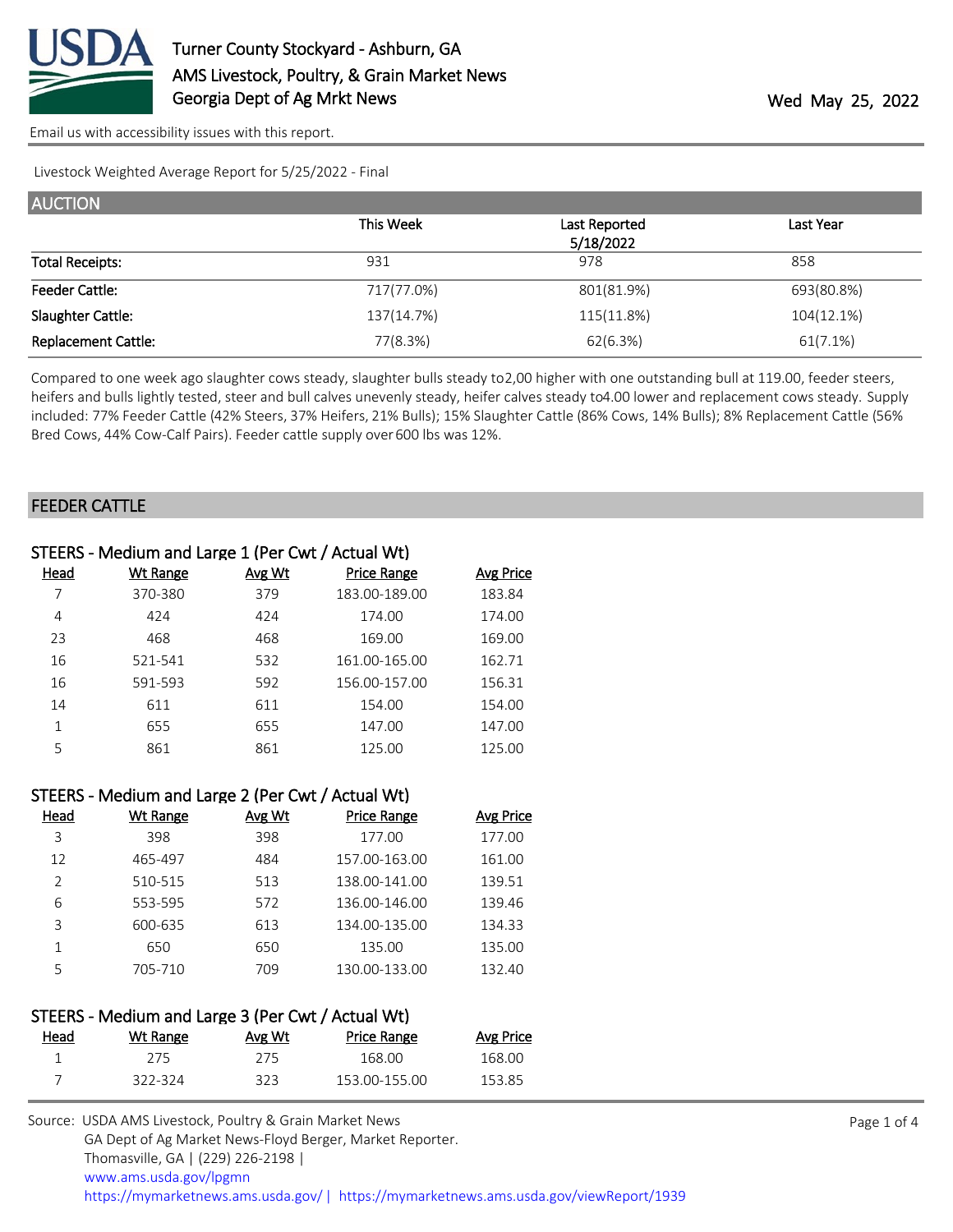

# Turner County Stockyard - Ashburn, GA AMS Livestock, Poultry, & Grain Market News Georgia Dept of Ag Mrkt News Wed May 25, 2022

[Email us with accessibility issues with this report.](mailto:mars@ams.usda.gov?subject=508%20issue)

|    | 350-375 | 359 | 147.00-155.00 | 149.09 |  |
|----|---------|-----|---------------|--------|--|
| 10 | 400-445 | 422 | 139.00-145.00 | 143.16 |  |
| 23 | 450-494 | 467 | 136.00-145.00 | 143.37 |  |
| 10 | 502-535 | 515 | 126.00-131.00 | 128.08 |  |
| 9  | 555-590 | 576 | 120.00-128.00 | 122.35 |  |
|    | 730     | 730 | 116.00        | 116.00 |  |

| HEIFERS - Medium and Large 1 (Per Cwt / Actual Wt) |
|----------------------------------------------------|
|----------------------------------------------------|

| <u>Head</u> | <b>Wt Range</b> | Avg Wt | <b>Price Range</b> | <b>Avg Price</b> |             |
|-------------|-----------------|--------|--------------------|------------------|-------------|
| 12          | 422-438         | 433    | 149.00-158.00      | 153.71           |             |
| 5           | 419             | 419    | 163.00             | 163.00           | Value Added |
| 23          | 455-477         | 471    | 145.00-153.00      | 152.02           |             |
| 24          | 500-543         | 518    | 139.00-148.00      | 142.22           |             |
| 10          | 553             | 553    | 138.00             | 138.00           |             |
| 5           | 615-642         | 631    | 125.00-131.00      | 128.66           |             |
| 8           | 743             | 743    | 124.00             | 124.00           |             |

# HEIFERS - Medium and Large 2 (Per Cwt / Actual Wt)

| Head | Wt Range | Avg Wt | <b>Price Range</b> | Avg Price |
|------|----------|--------|--------------------|-----------|
| 3    | 318      | 318    | 139.00             | 139.00    |
| 5    | 350      | 350    | 145.00             | 145.00    |
| 11   | 400-445  | 427    | 138.00-142.00      | 140.23    |
| 11   | 456      | 456    | 132.00             | 132.00    |
| 5    | 510-530  | 520    | 132.00-136.00      | 134.79    |
|      | 710      | 710    | 115.00             | 115.00    |

#### HEIFERS - Medium and Large 3 (Per Cwt / Actual Wt)

| Head           | Wt Range | Avg Wt | <b>Price Range</b> | <b>Avg Price</b> |
|----------------|----------|--------|--------------------|------------------|
|                | 220      | 220    | 130.00             | 130.00           |
| 4              | 260-295  | 271    | 127.00-132.00      | 128.36           |
| 9              | 305-343  | 331    | 125.00-133.00      | 129.38           |
| 1              | 375      | 375    | 136.00             | 136.00           |
| 5              | 400-430  | 406    | 130.00-131.00      | 130.79           |
| 4              | 455-460  | 459    | 120.00-124.00      | 123.01           |
| $\mathfrak{D}$ | 500-540  | 520    | 118.00-125.00      | 121.37           |
| 3              | 565-590  | 573    | 115.00-117.00      | 116.01           |
| 1              | 610      | 610    | 114.00             | 114.00           |
| 3              | 660-695  | 683    | 110.00-113.00      | 112.03           |
| 7              | 701-745  | 715    | 110.00-111.00      | 110.14           |
|                |          |        |                    |                  |

# BULLS - Medium and Large 1 (Per Cwt / Actual Wt) Head Wt Range Avg Wt Price Range Avg Price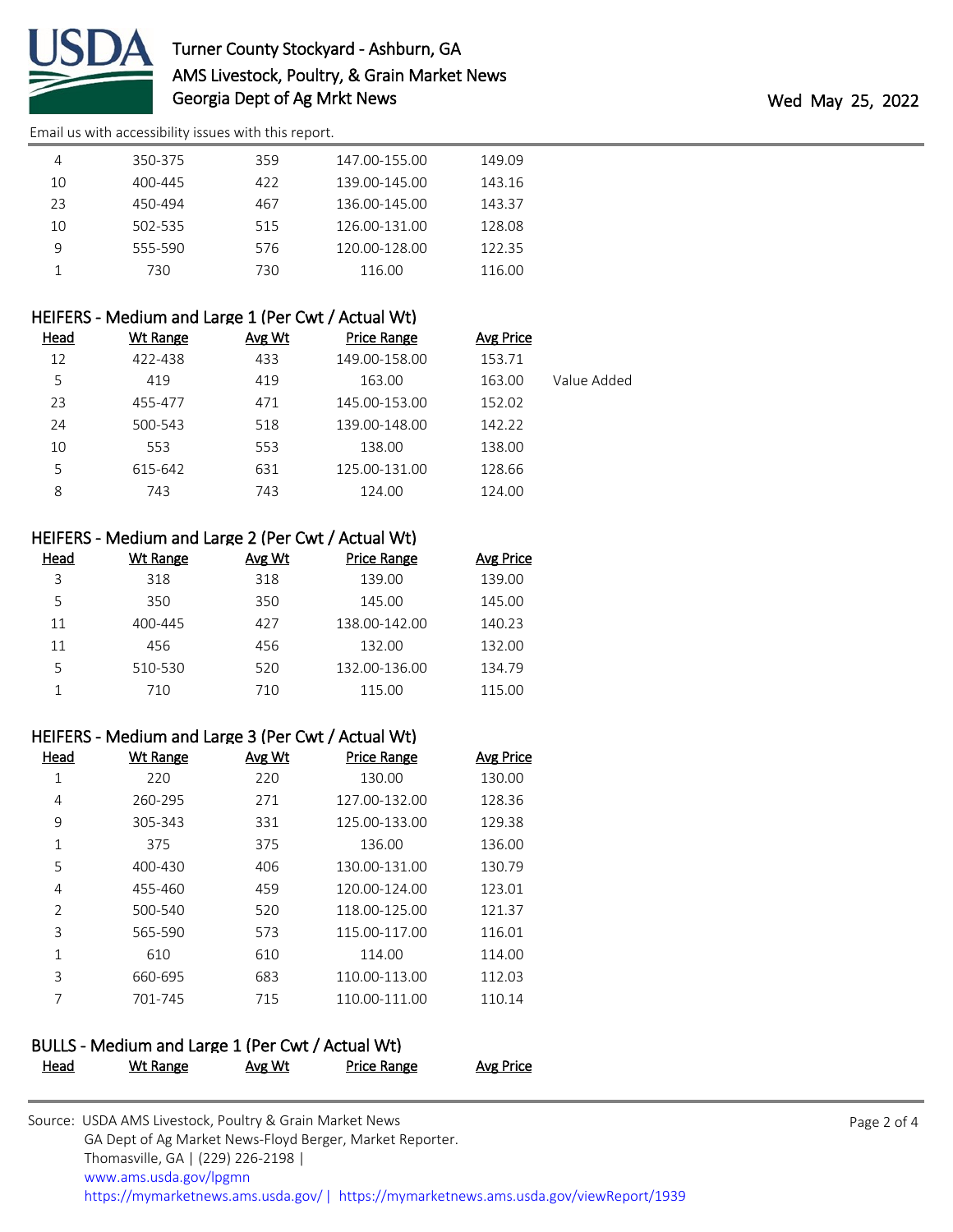

[Email us with accessibility issues with this report.](mailto:mars@ams.usda.gov?subject=508%20issue)

| 265-280 | 273 | 180.00-187.00 | 183.40 |
|---------|-----|---------------|--------|
| 340     | 340 | 179.00        | 179.00 |
| 395     | 395 | 181.00        | 181.00 |
| 415     | 415 | 171.00        | .71.00 |

## BULLS - Medium and Large 2 (Per Cwt / Actual Wt)

| Head | Wt Range | Avg Wt | <b>Price Range</b> | Avg Price |
|------|----------|--------|--------------------|-----------|
| 4    | 260-282  | 277    | 163.00-165.00      | 163.47    |
| 6    | 300-340  | 315    | 163.00-170.00      | 164.83    |
| 3    | 373-375  | 374    | 151.00-160.00      | 154.01    |
| 3    | 405-435  | 423    | 146.00-152.00      | 149.63    |
| 4    | 460-485  | 468    | 139.00-149.00      | 145.91    |
| 10   | 515-544  | 536    | 139.00-147.00      | 144.55    |
|      | 575      | 575    | 136.00             | 136.00    |

#### BULLS - Medium and Large 3 (Per Cwt / Actual Wt)

| Head | <b>Wt Range</b> | Avg Wt | <b>Price Range</b> | Avg Price |
|------|-----------------|--------|--------------------|-----------|
| 1    | 245             | 245    | 150.00             | 150.00    |
| 3    | 260-290         | 272    | 145.00-155.00      | 148.25    |
| 5    | 310-335         | 327    | 140.00-150.00      | 145.36    |
| 20   | 355-389         | 375    | 139.00-148.00      | 144.41    |
| 8    | 410-445         | 421    | 130.00-135.00      | 132.61    |
| 7    | 455-485         | 467    | 127.00-137.00      | 133.14    |
| 4    | 505-520         | 516    | 126.00-136.00      | 128.45    |
| 1    | 665             | 665    | 119.00             | 119.00    |
| 1    | 715             | 715    | 114.00             | 114.00    |

## SLAUGHTER CATTLE

| COWS - Breaker 75-80% (Per Cwt / Actual Wt) |                                           |        |                    |           |                 |  |  |  |
|---------------------------------------------|-------------------------------------------|--------|--------------------|-----------|-----------------|--|--|--|
| Head                                        | Wt Range                                  | Avg Wt | <b>Price Range</b> | Avg Price | <b>Dressing</b> |  |  |  |
| 9                                           | 1465-1670                                 | 1561   | 72.00-79.00        | 74.97     | Average         |  |  |  |
|                                             | COWS - Boner 80-85% (Per Cwt / Actual Wt) |        |                    |           |                 |  |  |  |
| Head                                        | <b>Wt Range</b>                           | Avg Wt | <b>Price Range</b> | Avg Price | <b>Dressing</b> |  |  |  |
| 32                                          | 1035-1800                                 | 1405   | 76.00-83.00        | 80.06     | Average         |  |  |  |
| 14                                          | 1115-1590                                 | 1333   | 84.00-91.00        | 87.37     | High            |  |  |  |
| 12                                          | 1065-1535                                 | 1313   | 70.00-75.00        | 72.89     | Low             |  |  |  |
|                                             |                                           |        |                    |           |                 |  |  |  |
|                                             | COWS - Lean 85-90% (Per Cwt / Actual Wt)  |        |                    |           |                 |  |  |  |
| Head                                        | Wt Range                                  | Avg Wt | <b>Price Range</b> | Avg Price | Dressing        |  |  |  |
| 17                                          | 1070-1835                                 | 1211   | 65.00-72.00        | 69.45     | Average         |  |  |  |
| 5                                           | 950-1020                                  | 977    | 56.00-63.00        | 59.37     | Low             |  |  |  |